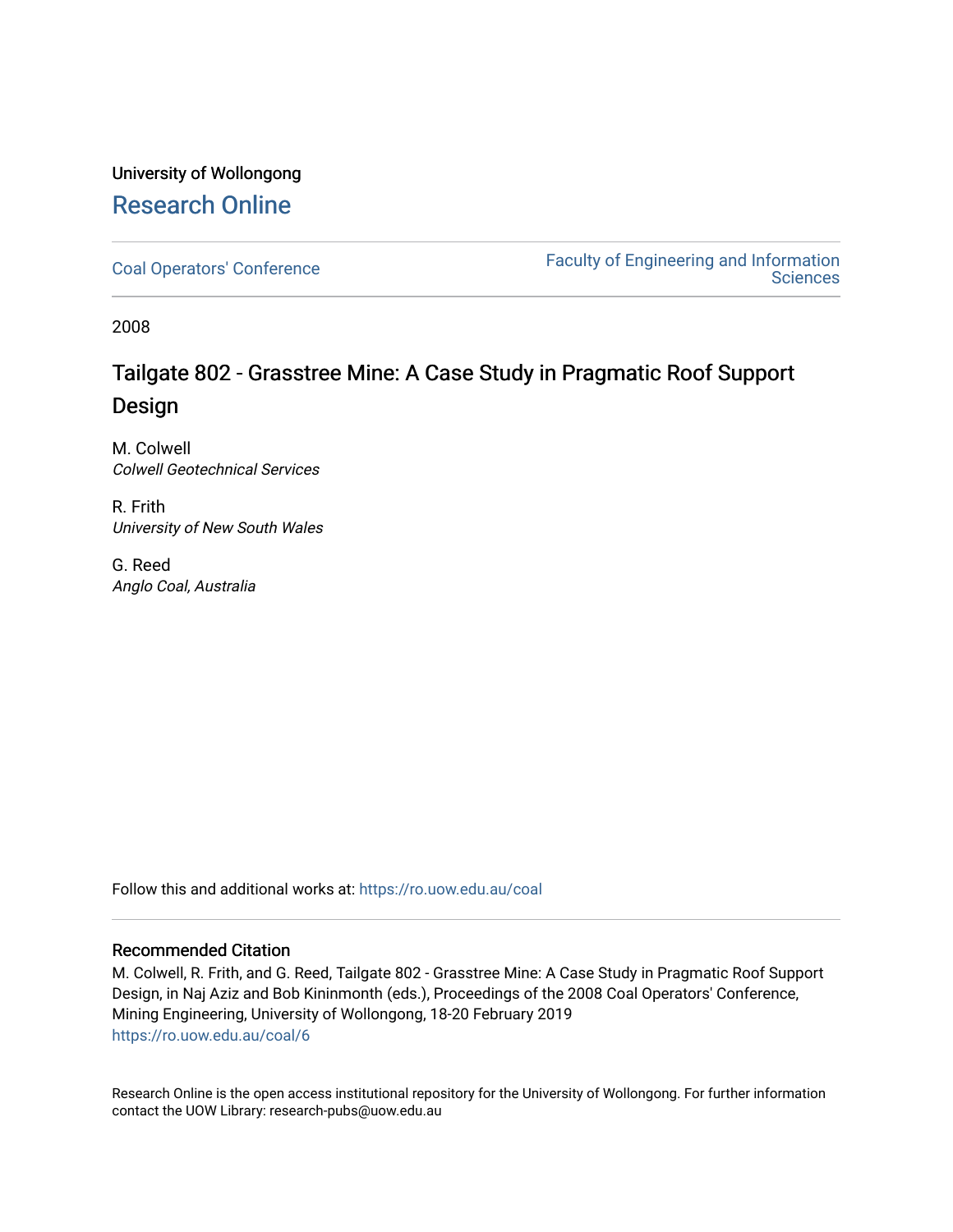# **TAILGATE 802 - GRASSTREE MINE: A CASE STUDY IN PRAGMATIC ROADWAY ROOF SUPPORT DESIGN**

# **Mark Colwell<sup>1</sup>, Russell Frith<sup>2</sup>, Guy Reed<sup>3</sup>**

*ABSTRACT:* In February 2007 Colwell Geotechnical Services was commissioned by Anglo Coal's Grasstree Mine (Grasstree) in the Bowen Basin of Central Queensland to assess the future roadway serviceability and secondary roof support requirements associated with the tailgate of LW 802 (i.e. TG 802). In most instances the ALTS (Analysis of Longwall Tailgate Serviceability) Design Methodology can be directly applied to undertake such an assessment. Whilst ALTS formed the basis for the secondary roof support strategy for the vast bulk of the tailgate, there were two particular aspects associated with TG 802 that required the use other design techniques both in combination with and in addition to ALTS.

Firstly, the gateroad development associated with Grasstree is based on a 3-heading rather than the typical 2 heading configuration employed by Australian Collieries (upon which the ALTS database was formulated). To cater for this in assessing tailgate serviceability, ALTS was combined with its US counterpart ALPS (Analysis of Pillar Stability). Secondly, the installation face of LW 802 was located approximately 260 m inbye of the start of LW 801 and due to the tailgate's orientation and direction of longwall retreat in relation to the major horizontal stress direction, a significant stress concentration acting across the tailgate roof was predicted as the face of LW 802 approached and passed the installation face of LW 801. This situation is sometimes referred to as a "Super Stress Notch". An analytical approach was adopted when assessing the secondary roof support requirements associated with this section of TG 802.

While this paper summarises the process by which the secondary roof support strategy was developed and subsequently implemented for TG 802, the paper primarily focuses on three issues 1) characterisation of the roof, 2) the analytical design procedure associated with the "Super Stress Notch" zone and 3) what roadway performance outcome constitutes a successful design*.* 

## **INTRODUCTION**

Grasstree Mine (Grasstree) is located in the Bowen Basin Coalfield of Central Queensland and is operated by Anglo Coal (Capcoal Management) Pty. Ltd. The resource area is traversed by the Grasstree Dyke, a 10 m to 15 m thick very strong dolerite dyke that effectively divides the reserves into two separate mining blocks, referred to as the 900's block on the north side and the 800's block on the south side.

In relation to Grasstree, mining in the German Creek Seam commenced in November 2003 with gateroad development initially focused on the 800 series longwall panels. Longwall extraction commenced in Longwall Panel 801 (LW 801) in September 2006 and currently extraction is taking place in LW 802. Figure 1 depicts the location of the 800 and (proposed) 900 series longwall panels with respect to the adjoining mining areas of Central, Southern and Bundoora Collieries. The 800's are bounded to the west by the Cattle Yard Fault and to the east by another system of major faults. The northern limit is the Grasstree Dyke, whilst the southern limit is determined by the lease boundary.

Prior to the extraction of LW 802, Colwell Geotechnical Services (CGS) was commissioned by Grasstree to assess the future roadway serviceability associated with the tailgate of LW 802 (TG 802, which is also designated as 'A' Heading - MG 801 in Figure 2) and if necessary recommend secondary support strategies so as to maintain an adequate level of tailgate serviceability during the extraction of LW 802.

 $\overline{a}$ *1 Principal, Colwell Geotechnical Services* 

*<sup>2</sup> School of Mining Engineering, University of New South Wales 3*

*Geotechnical Engineer, Anglo Coal (Capcoal Management) Pty Ltd*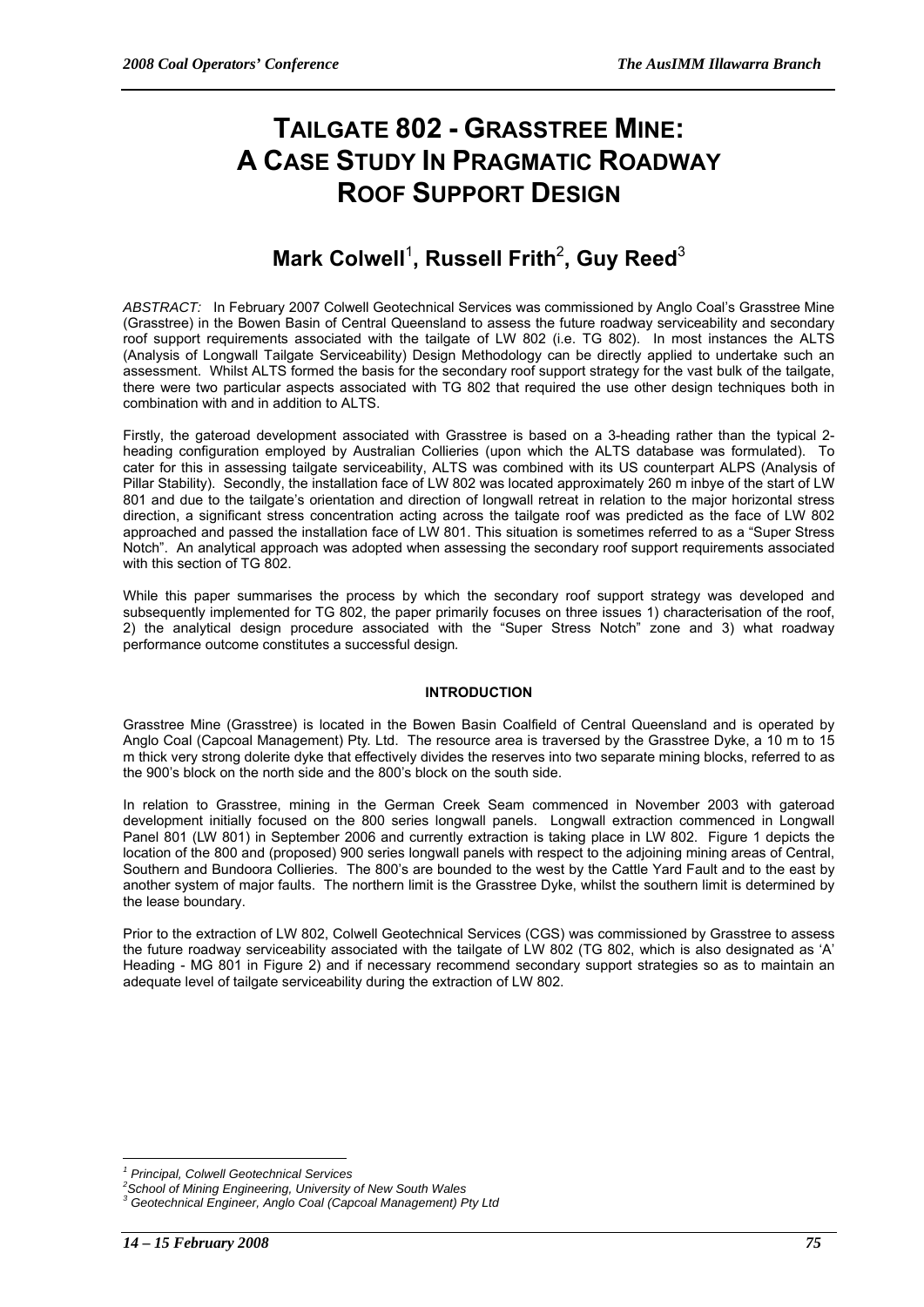

**Figure 1 - Site location**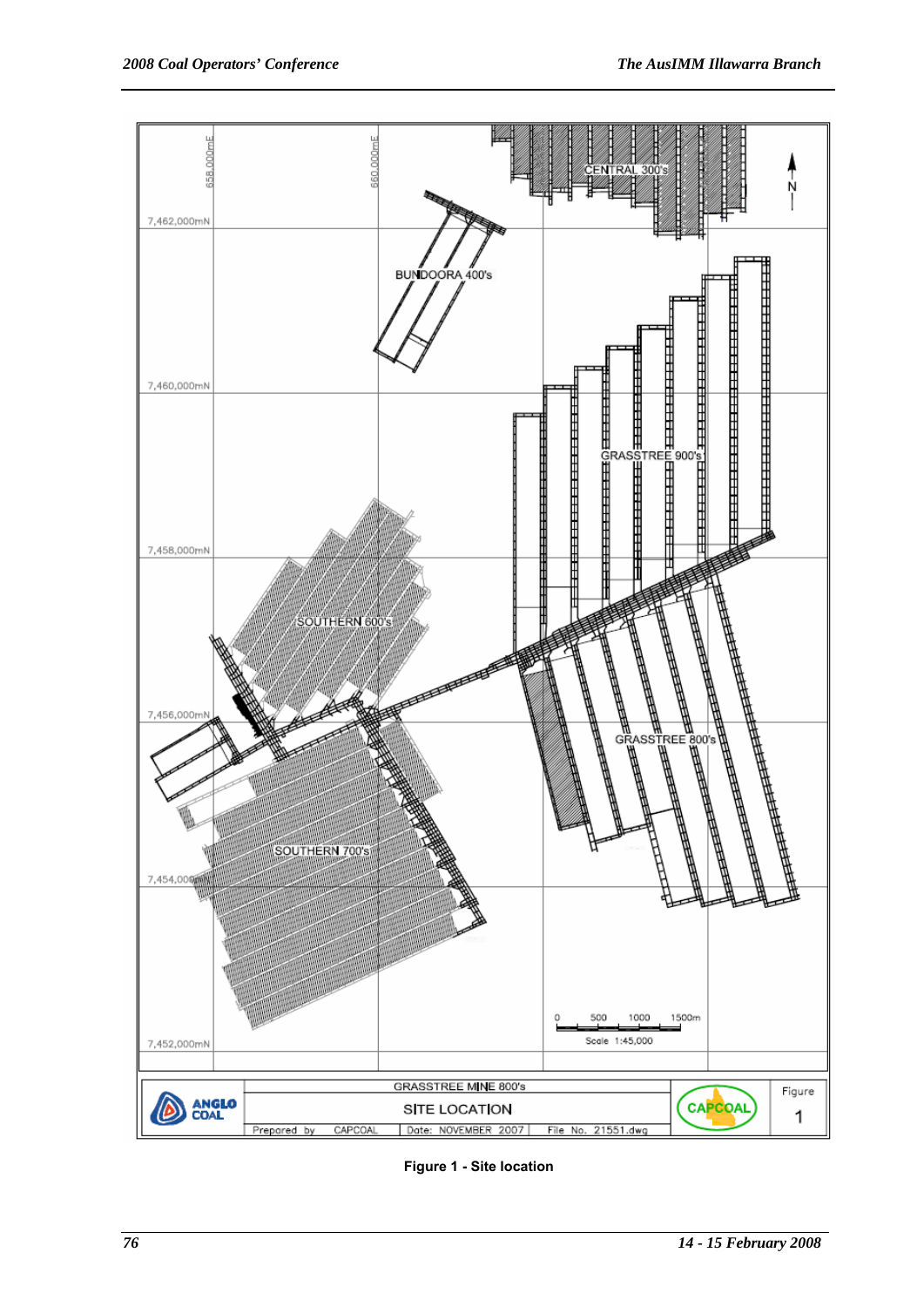

**Figure 2 – Depth of cover**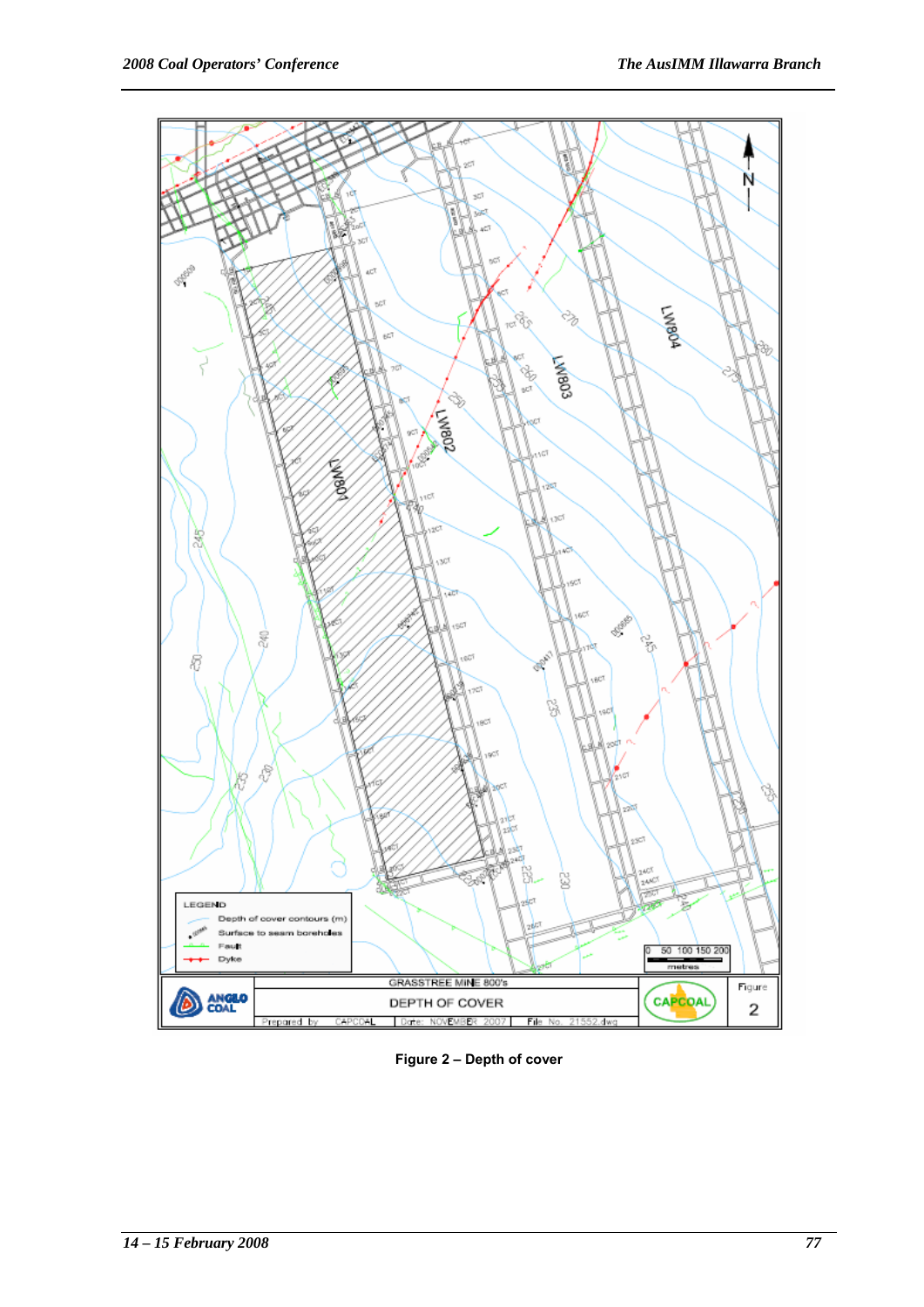## **PREVIOUS MINESITE EXPERIENCE**

Except in proximity to significant geological structure (i.e. faulting) the roof of all roadways was simply supported with the primary support installed off the continuous miner, which incorporated 6 x 1.8 m X-grade bolts every 1.3 m with an applied pre-load of approximately 8 t while utilising full roof mesh. The 4:2 staggered pattern employed is essentially a row of 4 bolts alternating with a 2 bolt row, where the row spacing between the alternating rows is 0.65 m resulting in 6 bolts every 1.3 m.

A substantial proportion of LW 801 had been extracted when commissioning CGS to undertake this study and it was found (based on observation and Tell-Tate data) that during the extraction of LW 801, all associated roadways (i.e. belt road, travel road & tailgate) exhibited adequate roof stability (i.e. minimal roof movement & few stability concerns) without the use of any secondary roof support (except in proximity to significant geological structures i.e. faulting or for operational purposes at the "mouths" of cut-throughs). Therefore the 6 bolt every 1.3 m primary support pattern provided satisfactory roof reinforcement and the use of roof mesh adequately contained any surface slabbing.

## **SELECTING THE APPROPRIATE DESIGN TECHNIQUE**

When assessing tailgate serviceability and roof support requirements, generally the ALTS (Analysis of Longwall Tailgate Serviceability - Colwell et al, 2003) Design Methodology can be directly applied to undertake such an assessment for an Australian Colliery. However (as illustrated in Figure 2) in this instance the maingate development associated with Grasstree is based on a 3-heading rather than the typical 2-heading configuration employed by Australian Collieries (upon which the ALTS database was formulated).

ALTS was developed using an Australian database and is specific to 2-heading gateroad development due to the fact that this is by far the dominant gateroad development configuration utilised by Australian longwall operations. However, ALPS (Analysis of Pillar Stability - Mark et al, 1994) was developed based on US data and is specific to 3-heading gateroad development.

Both techniques are utilised to assess tailgate serviceability and the corresponding chain pillar width(s) and ground support required to maintain satisfactory roadway conditions throughout the longwall extraction cycle. A straightforward method of combining both techniques to assess the 3-heading gateroad configuration for Australian conditions is described below.

In relation to this study ALPS was only utilised to assist with the chain pillar evaluation as any roof support recommendations associated with ALPS should not be directly applied to Australian collieries.

Within ALPS the parameter utilised to quantify the chain pillar systems' contribution to overall tailgate serviceability is referred to as the ALPS Stability Factor or ALPS SF and within ALTS it is referred as the Tailgate Stability Factor or TG SF. Both values are essentially calculated in an identical manner utilising the abutment angle model to calculate pillar load(s) and the Bieniawski (1992) pillar strength equation to evaluate the "strength" or load bearing capacity of the pillar system. The ALPS SF & TG SF are not Factors of Safety; they are pillar ratings employed in the respective analyses and design procedures.

The recommended chain pillar factors for ALPS and ALTS are respectively referred to as the ALP  $SF_R$  and TG SF<sub>R</sub>, and both parameters are directly related to the Coal Mine Roof Rating (CMRR, refer Mark & Molinda, 2003) via the following equations:

| ALPS $SF_R = 1.76 - 0.014$ CMRR |     |  |
|---------------------------------|-----|--|
| $TG SF_R = 2.881 - 0.0343 CMRR$ | (2) |  |

To convert an ALPS SF for a 3-heading gateroad pillar system to an equivalent TG SF (for the CMRR under consideration), which can then be utilised within ALTS to firstly assess the suitability of the chain pillar sizing in terms of the Australian database and secondly the associated roof support requirements, the following equation is employed:

$$
Equivalent TG SF = Calculated ALPS SF x (TG SFR/ALPS SFR)
$$
 (3)

Once an Equivalent TG SF was established, the ALTS technique could then be directly applied in the evaluation of secondary roof support requirements to maintain satisfactory tailgate serviceability of TG 802 outbye of 22 C/T.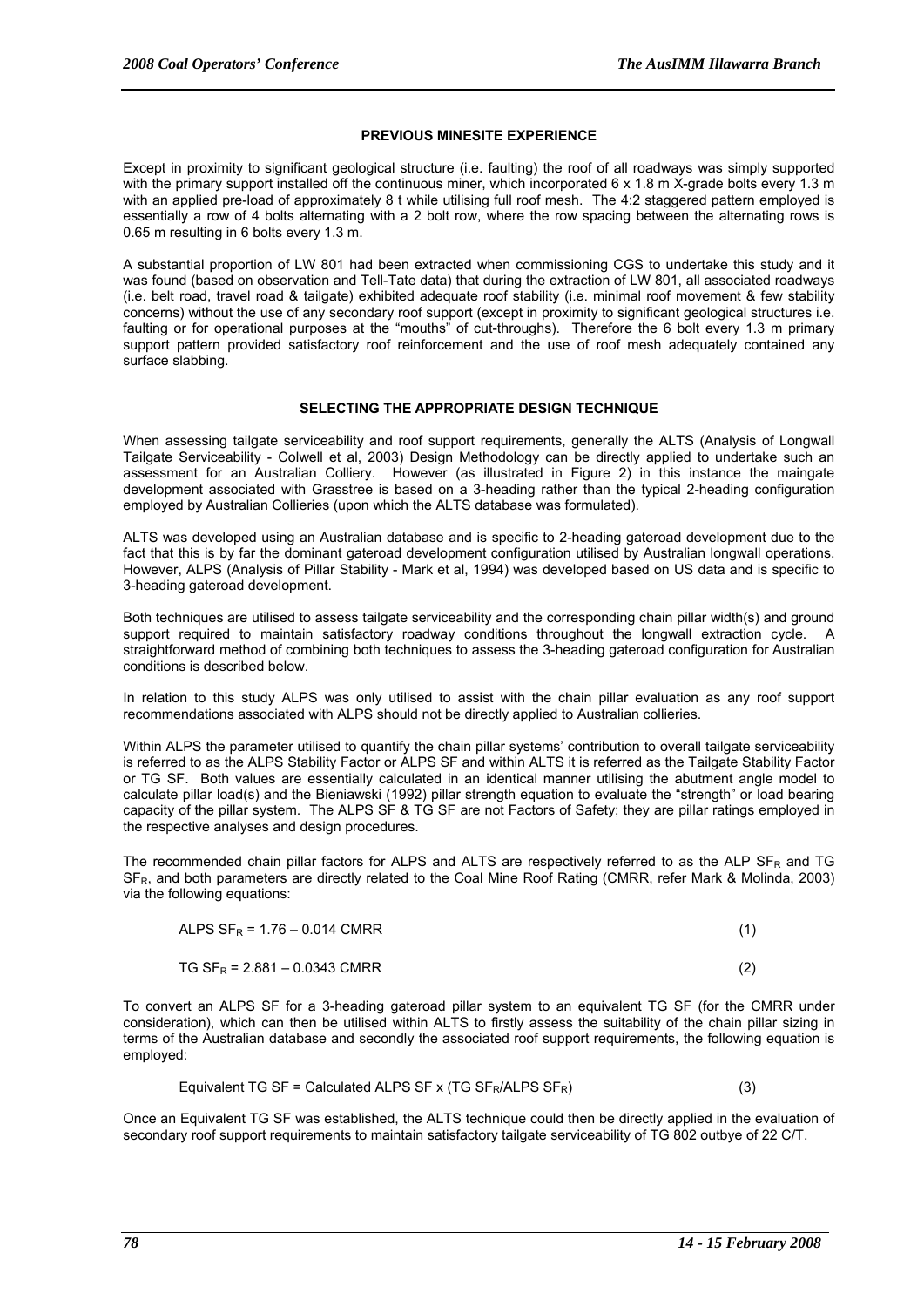#### **Secondary Roof Support Evaluation and Design – inbye of 22 C/T**

ALTS specifically relates to the serviceability design of tailgates subject to double pass longwall extraction. When acting as the travel road, the roof is typically subject to some level of *in situ* horizontal stress concentration due to longwall retreat. This is typically referred to as Maingate Stress Notching and in terms of the travel road the level of horizontal stress increase will depend on several factors, including chain pillar width (i.e. separation of the travel road from the retreating longwall face), direction of longwall retreat and orientation and intensity of both the major and minor horizontal stress.

As the longwall face retreats, the adjacent goaf prevents any further concentration of the *in situ* horizontal stress within the roof of the travel road when sufficiently inbye of the faceline or when acting as the tailgate of the next longwall panel. In this instance ALTS provides the means by which a compromise (or the interaction) between chain pillar width and roof support can be assessed in terms of satisfactory gateroad performance.

However, that section of TG 802 inbye of 23 C/T (Figure 2) is subject to single pass longwall extraction and without the adjacent goaf of LW 801 it is considered highly likely that this section of TG 802 will be subject to horizontal stress notching effects during LW 802 retreat.

Down-hole stress measurements indicate a fairly consistent north-northeast direction with respect to the major horizontal stress. The gateroads are orientated at approximately 166° Grid North and therefore in relation to TG 801 and that section of TG 802 inbye of 23 C/T (Figure 2), it was found (based on the down-hole stress measurements) that the major horizontal stress is orientated at an angle in the order of 25° to 45° to the gateroad direction. Such an orientation would likely result in a concentration of the major horizontal stress acting across the "unprotected" tailgate roof as a result of longwall retreat.

Furthermore the area adjacent to 23 C/T will be subjected to a double notch (i.e. concentration) of the major horizontal stress as LW 802 approaches and passes the installation roadway associated with LW 801. This double notch (or concentration) of the major horizontal stress is sometimes referred to as a "super stress notch" or "superstressing" of the tailgate. The recommendations for this *Super Stress Notch* zone extended from 25 C/T to 22 C/T to allow for both the initial onset of the additional stress increase and any possible horizontal stress increase extending outbye of 23 C/T

While ALTS can be adapted to assess roof support requirements for tailgates not protected by an adiacent goaf (e.g. TG 801 in Figure 2), it was decided that in this instance an analytical approach (as described by Frith & Colwell, 2006) could best be utilised to back-analyse/compare the behaviour of TG 801 to assist in designing the secondary roof support strategies associated with the *Super Stress Notch* zone anticipated for TG 802.

## **COAL MINE ROOF RATING (CMRR)**

The critical input parameter utilised by both ALPS and ALTS for the assessment of tailgate serviceability and roof support requirements/design is the CMRR. When calculating the CMRR an important component is a rock unit's fracture spacing, which also happens to be one of the critical input parameters associated with the analytical model utilised to assess the secondary roof support requirements associated with the *Super Stress Notch* zone of TG 802

Grasstree were able to provide approximately 20 boreholes (near or adjacent to TG 802) of which 17 were suitably geotechnically logged to ascertain credible CMRR values. Those 17 borehole locations are detailed on Figures 2 and 3.

Ward (2006) reports the immediate roof (primarily in terms of longwall geomechanics) is traditionally taken as the strata overlying the German Creek Seam up to the Corvus 2 Seam (approximately 18m thick). This section of roof is customarily divided into five separate geomechanical units (ROF1 to ROF5 in the Capcoal database). However the CMRR is specific to the primary bolt length and is utilised within ALTS to assess roadway roof performance and associated roof support requirements. For this study it is only roof units ROF1 and ROF2 that affect the CMRR.

ROF1 is used to identify the first layer of the immediate roadway roof when it is significantly weaker than the overlying stratum. It is for the most part a fine grained laminated micaceous sandstone, interlaminated to varying degrees with siltstone. In the 700's it frequently contained fossilised ripple marks on some bedding planes, which tended to encourage delamination. This has also been identified in the 800's.

ROF1 has been interpreted to have an average sonic derived UCS strength of about 50 MPa, but drops to as low as 20 MPa in a few isolated cases. The laboratory testing associated with the 17 boreholes used in this study returned an average UCS of 36.4 MPa for ROF1 with a standard deviation of 7.5 MPa. In terms of moisture sensitivity, ROF1 is typically classified as not sensitive while occasionally deemed as slightly sensitive. Such an interpretation is consistent with the limited degree of 'roof flaking' observed during the underground inspection. Figure 3 shows the thickness contours for ROF1 associated with TG 802 where it typically ranges between 0.7 m and 1.4 m thick.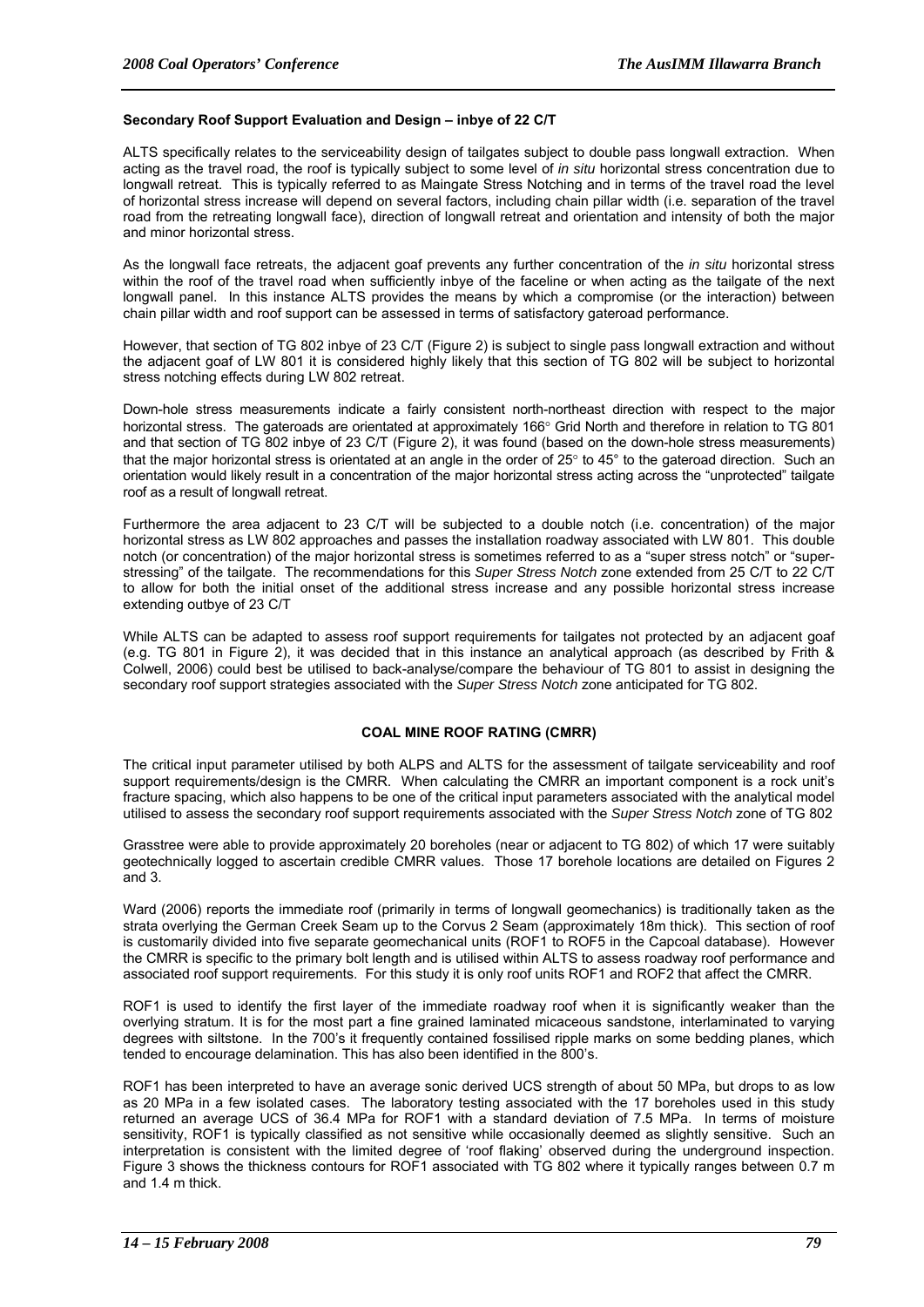ROF2 is typically a strong fine to medium grained sandstone, thinly bedded to massive, with micaceous siltstone bands and its (sonic derived) UCS strength generally ranges between 85 and 95 MPa, but it can reach 100 MPa or more. Along TG 802 it ranges between approximately 7 m and 9 m thick. Although ROF2 is thick and strong, it frequently contains one or more thin siltstone bands, usually with some degree of bedding plane shearing that can form potential separation planes.



**Figure 3 – Roof unit 1 thickness**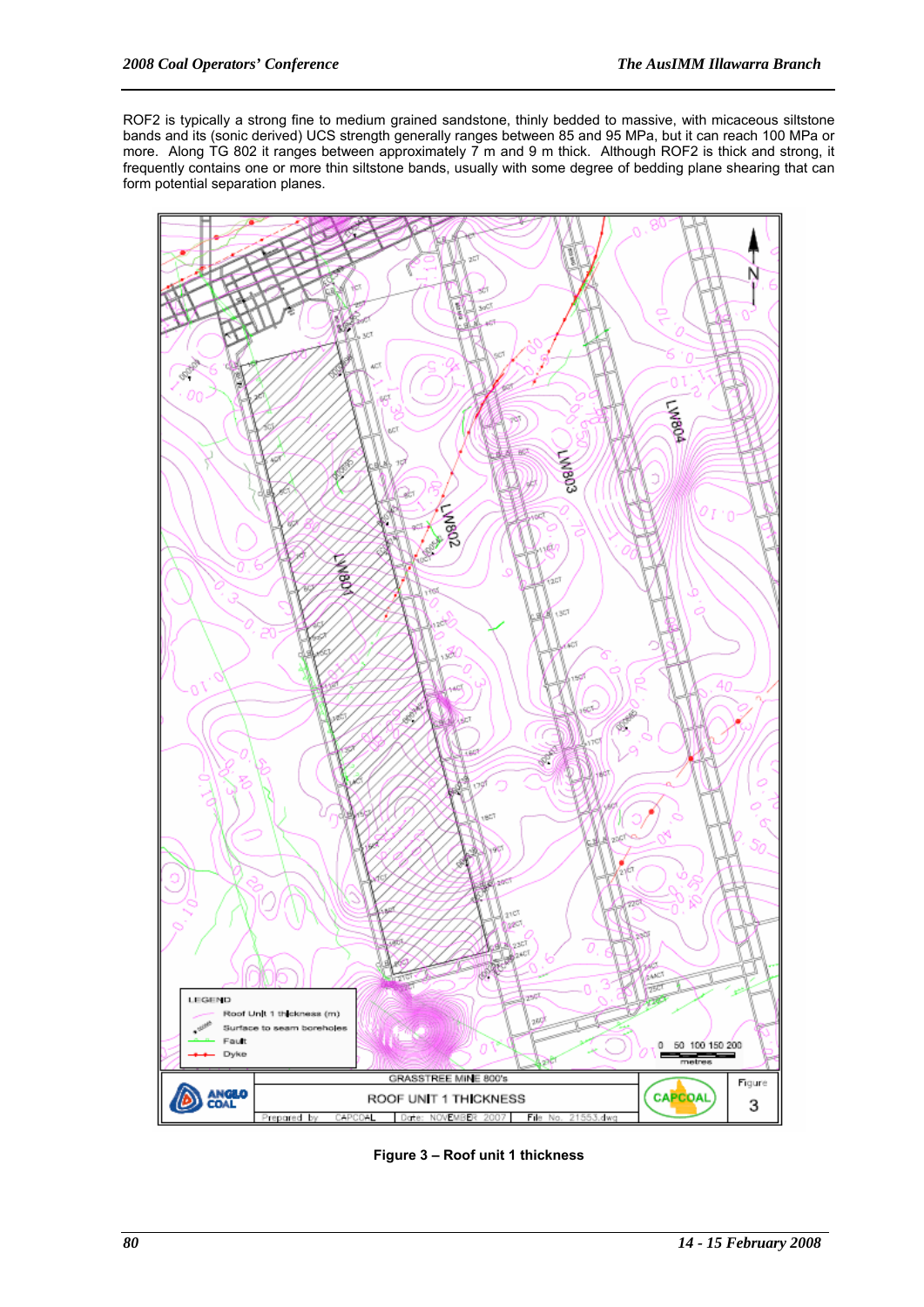Calculating the CMRR from borehole core requires that the hole is geotechnically logged (in the splits prior to its placement in the core tray). Specifically, values for fracture spacing, RQD (Deere & Miller, 1966) and/or diametral point load strength (I<sub>s(50)</sub>) are necessary for each geotechnical unit within (and immediately above) the bolted horizon. The fracture spacing (FS) is defined as the average spacing (mm) of actual core breaks or fractures within the geotechnical unit (e.g. if 8 pieces are identified in a 1 m section of core then the FS associated with that 1 m length of core is 125 mm)

It should be noted the CMRR methodology dictates that in terms of the RQD, FS and Diametral  $I_{s(50)}$ , the value utilised within the individual Unit Rating (UR) calculation is that which results in the lowest UR, however when the  $FS > 1.22$  m then the Diametral  $I_{s(50)}$  value should be used.

The boreholes provided by Grasstree were generally suitably geotechnically logged detailing the location and nature of the core breaks, which allowed for a reasonably accurate determination of the fracture spacing associated with roof units ROF1 and ROF2 for most of the boreholes provided. A limited amount of diametral point load strength testing had been undertaken and that was predominantly in relation to ROF1.

It became apparent that utilising the FS in relation to the weaker and often laminated ROF1 for those boreholes where Diametral  $I_{s(50)}$  values were not available would result in an overestimate of ROF1's Unit Rating and therefore an overestimate of the borehole's CMRR value. When there are a limited number of boreholes or in this instance where a full suite of geotechnical testing is not available for each borehole or each unit, then to gain a better appreciation of the CMRR (particularly its variability) to utilise for design purposes, it is often valuable to "pool" all of the available borehole geotechnical data in terms of mean and related standard deviation values.

Based on the borehole data, the mean and standard deviation associated ROF1's Diametral  $I_{s(50)}$  and UCS is respectively 0.43 MPa /0.28 MPa and 36.4 MPa /7.5 MPa, while the mean and standard deviation associated ROF2's Fracture Spacing are 349mm/88mm. Table 1 summarises CMRR calculations for various combinations of these parameters utilising the mean and the mean less one standard deviation with respect to ROF1's Diametral Is(50) and ROF2's Fracture Spacing.

| Case            | ROF <sub>1</sub><br><b>Thickness</b> | <b>Unit</b><br>No. | <b>Description of Geotechnical Units</b><br>which form the Immediate Roof | <b>UCS</b><br>(MPa) | <b>Unit</b><br>Rating | <b>SBADJ</b> | <b>CMRR</b> | <b>CMRR-</b><br><b>SBADJ</b> |
|-----------------|--------------------------------------|--------------------|---------------------------------------------------------------------------|---------------------|-----------------------|--------------|-------------|------------------------------|
| $\mathbf{1}$    | 0.7 <sub>m</sub>                     | 1                  | ROF1 with $\text{ls}_{(50)} = 0.43 \text{ MPa}$                           | 36.4                | 41.7                  | 3.0          | 54.9        | 51.9                         |
|                 |                                      | $\overline{2}$     | ROF2 with 349mm fracture spacing                                          | 80.0                | 58.3                  |              |             |                              |
| $\overline{2}$  | 1 <sub>m</sub>                       | 1                  | ROF1 with $\text{Is}_{(50)} = 0.43 \text{ MPa}$                           | 36.4                | 41.7                  | 4.7          | 53.8        | 49.1                         |
|                 |                                      | $\overline{2}$     | ROF2 with 349mm fracture spacing                                          | 80.0                | 58.3                  |              |             |                              |
| $\overline{3}$  | 1.3 <sub>m</sub>                     | $\mathbf{1}$       | ROF1 with $\text{ls}_{(50)} = 0.43 \text{ MPa}$                           | 36.4                | 41.7                  | 6.0          | 52.3        | 46.3                         |
|                 |                                      | $\overline{2}$     | ROF2 with 349mm fracture spacing                                          | 80.0                | 58.3                  |              |             |                              |
| $\overline{4}$  | 0.7 <sub>m</sub>                     | $\mathbf{1}$       | ROF1 with $\text{ls}_{(50)} = 0.15 \text{ MPa}$                           | 36.4                | 37.7                  | 4.3          | 54.6        | 50.3                         |
|                 |                                      | $\overline{2}$     | ROF2 with 349mm fracture spacing                                          | 80.0                | 58.3                  |              |             |                              |
| 5               | 1 <sub>m</sub>                       | $\mathbf{1}$       | ROF1 with $\text{ls}_{(50)} = 0.15 \text{ MPa}$                           | 36.4                | 37.7                  | 6.4          | 53.3        | 46.9                         |
|                 |                                      | $\overline{2}$     | ROF2 with 349mm fracture spacing                                          | 80.0                | 58.3                  |              |             |                              |
| $6\phantom{1}6$ | 1.3 <sub>m</sub>                     | 1                  | ROF1 with $\text{ls}_{(50)} = 0.15 \text{ MPa}$                           | 36.4                | 37.7                  | 7.9          | 51.3        | 43.4                         |
|                 |                                      | $\overline{2}$     | ROF2 with 349mm fracture spacing                                          | 80.0                | 58.3                  |              |             |                              |
| $\overline{7}$  | 0.7 <sub>m</sub>                     | $\overline{1}$     | ROF1 with $\text{ls}_{(50)} = 0.15 \text{ MPa}$                           | 36.4                | 37.7                  | 3.8          | 53.1        | 49.3                         |
|                 |                                      | $\overline{2}$     | ROF2 with 261mm fracture spacing                                          | 80.0                | 56.7                  |              |             |                              |
| 8               | 1 <sub>m</sub>                       | 1                  | ROF1 with $\mathsf{ls}_{(50)} = 0.15$ MPa                                 | 36.4                | 37.7                  | 5.7          | 51.8        | 46.1                         |
|                 |                                      | $\overline{2}$     | ROF2 with 261mm fracture spacing                                          | 80.0                | 56.7                  |              |             |                              |
| 9               | 1.3 <sub>m</sub>                     | 1                  | ROF1 with Is $_{(50)}$ = 0.15 MPa                                         | 36.4                | 37.7                  | 7.1          | 50.1        | 43.0                         |
|                 |                                      | $\overline{2}$     | ROF2 with 261mm fracture spacing                                          | 80.0                | 56.7                  |              |             |                              |

## **Table 1 - Summary of CMRR calculations for 1.8m bolt length**

A variation in a unit's UCS of say 10 MPa does not have a dramatic effect on the eventual CMRR and therefore the UCS for both units is held constant using the average UCS of 36.4 MPa for ROF1 and a realistic minimum value of 80 MPa for ROF2 (Table 1).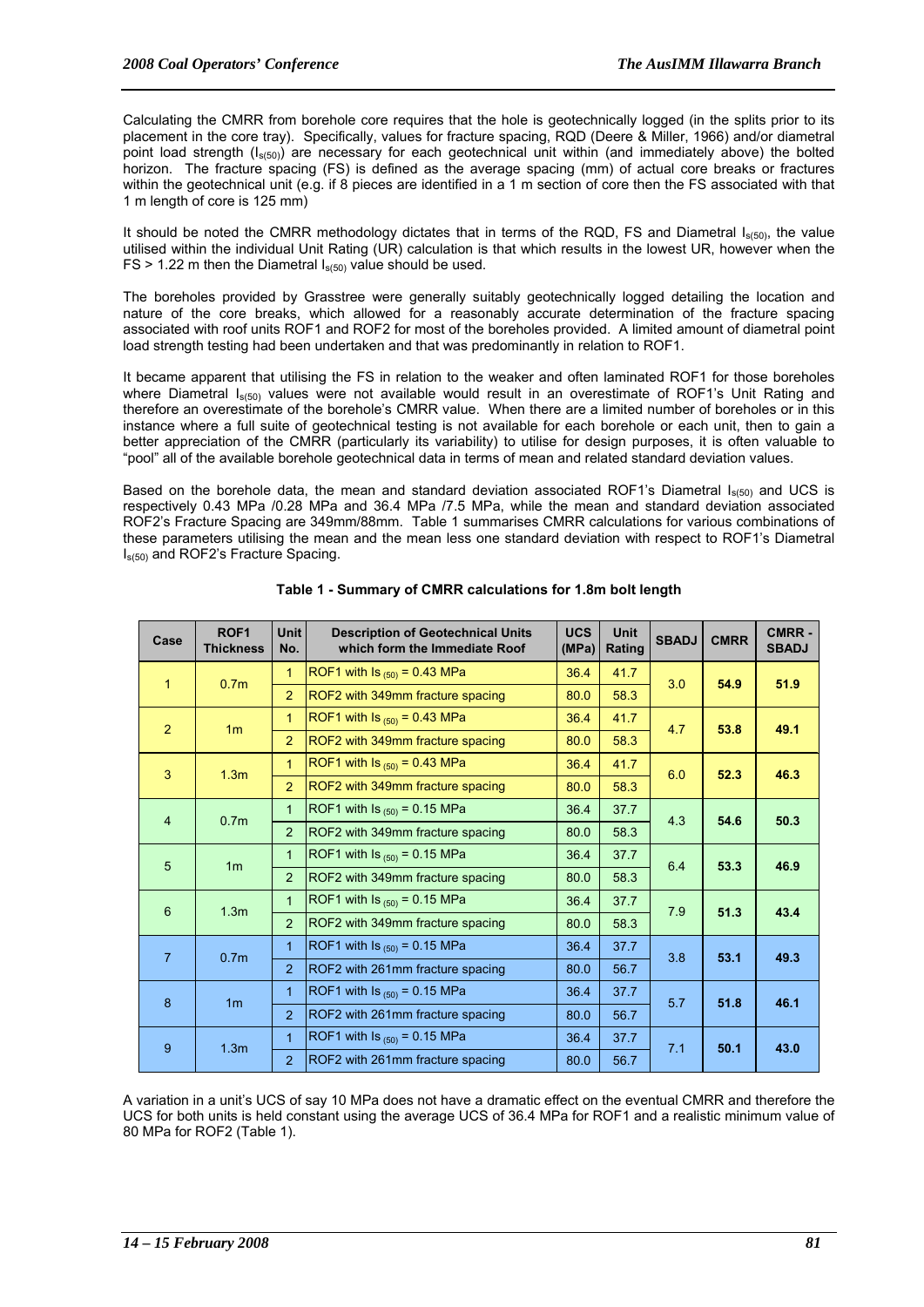Table 1 also summarises the Strong Bed Adjustment (SBADJ) component of the CMRR. One of the most important concepts incorporated into the CMRR is that of the SBADJ. Many years of experience with roof bolting has found that the overall structural competence of bolted roof is very often determined by the quality of the most competent bed within the bolted interval. However current research strongly suggests that primary support densities should be assessed or based on the CMRR minus the SBADJ (last column in Table 1).

To provide an appreciation of the effect of ROF1's unit thickness on the SBADJ and CMRR, the CMRR calculation is undertaken for three unit thicknesses being 0.7 m, 1 m & 1.3 m. The colour coding associated with Table 1 has the following meaning:

- 1. Yellow (Cases 1 to 3) indicates that the mean Diametral  $I_{s(50)}$  for ROF1 (0.43 MPa) and mean FS (349mm) for ROF2 are utilised to calculate the respective Unit Ratings.
- 2. Green (Cases 4 to 6) indicates that the mean less one standard deviation Diametral  $I_{s(50)}$  for ROF1 (0.43 – 0.28 = 0.15 MPa) and mean FS for ROF2 (349mm) are utilised to calculate the respective Unit Ratings.
- 3. Blue (Cases 7 to 9) indicates that the mean less one standard deviation Diametral  $I_{s(50)}$  for ROF1 (0.43  $-0.28 = 0.15$  MPa) and mean less one standard deviation FS for ROF2 (349 – 88 = 261mm) are utilised to calculate the respective Unit Ratings.

Except for a small zone adjacent to 8 C/T TG 802 (refer Figure 3), the thickness of ROF1 is  $\leq$  1.3 m along the length of TG 802. The CMRR values associated with Table 1 and the CMRR values associated with the individual boreholes strongly suggested that as long as the primary support pattern (of  $6 \times 1.8$  m X-grade bolts at 1.3 m) attained *"solid anchorage"* within ROF2 and reinforced ROF1 to build a largely self-supporting unit, then a CMRR of between 50 to 55 could be confidently used to evaluate the suitability of the chain pillar design associated with TG 802 (i.e. MG 801) and secondary support requirements.

However the CMRR analyses also contained a strong warning particularly in relation to those zones where the thickness of ROF1 is ≥ 1m; that is if for any reason *"solid anchorage"* is not attained by the 1.8m bolt within ROF2 or the primary support density is insufficient to satisfactorily reinforce ROF1 then an effective CMRR of approximately 43 to 46 would result. The recommended support strategy took the above into consideration.

It was decided to characterise TG 802 roof in terms of three zones when utilising ALTS to assess secondary support requirements (outbye of 22 C/T) prior to longwall retreat, with those three zones being:

- Zone 1. Where ROF1  $\leq$  0.7 m the CMRR is taken to be 54 with a SBADJ of 4. With respect to Figure 3 this applies to those sections of TG 802 from 10½ C/T to 16½ C/T and inbye of 24 C/T.
- Zone 2. Where 0.7 m < ROF1  $\leq$  1 m the CMRR is taken to be 52 with a SBADJ of 5. With respect to Figure 3 this applies to those sections of TG 802 from 9½ C/T to 10½ C/T, 16½ C/T to just outbye of 18 C/T and 20 C/T to 24 C/T (inclusive).
- Zone 3. Where ROF1 > 1 m the CMRR is taken to be 51 with a SBADJ of 7. With respect to Figure 3 this applies to those sections of TG 802 outbye of 9½ C/T and 18 C/T t to just outbye of 20 C/T.

## **ANALYTICAL MODEL (Factor of Safety Approach)**

The stability of many engineering structures can be and indeed is evaluated based on a Factor of Safety (FOS) concept, this being a measure of the load applied to that structure in comparison to its ability to accommodate that load without undergoing yield or failure. This is usually expressed as:

FOS = load bearing ability/applied load (4)

This approach is commonly used in coal pillar design worldwide with the UNSW Pillar Design Procedure (Galvin et al, 1999) being one such example. In this case the strength of the coal pillar is given by a specific equation that has been determined empirically, based on an industry database of stable and failed pillar cases, typically under reliably inferred Full Tributary Area loading conditions.

Figure 4 details the secondary support installed within these zones.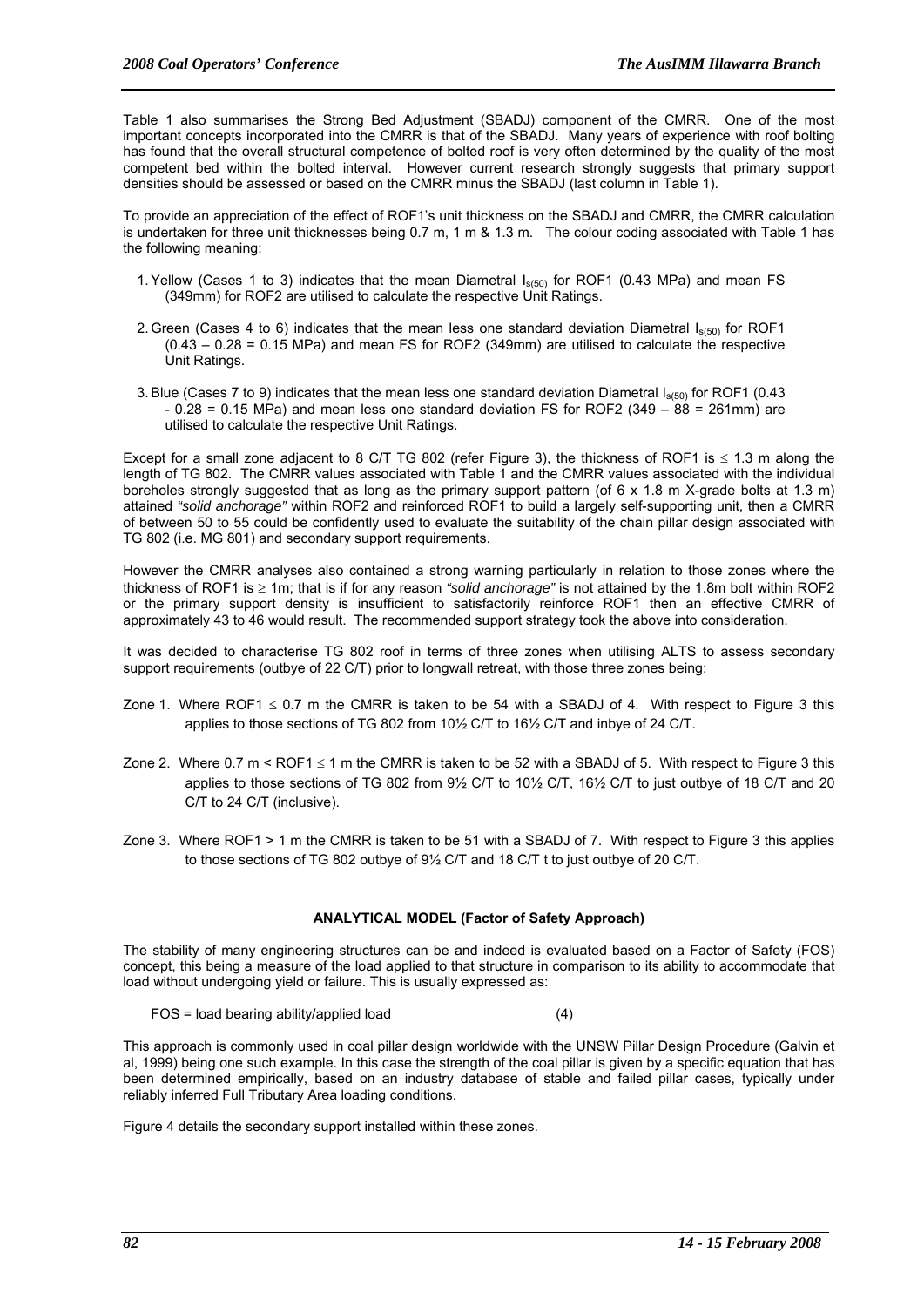

**Figure 4 – LW 802 tailgate secondary support levels**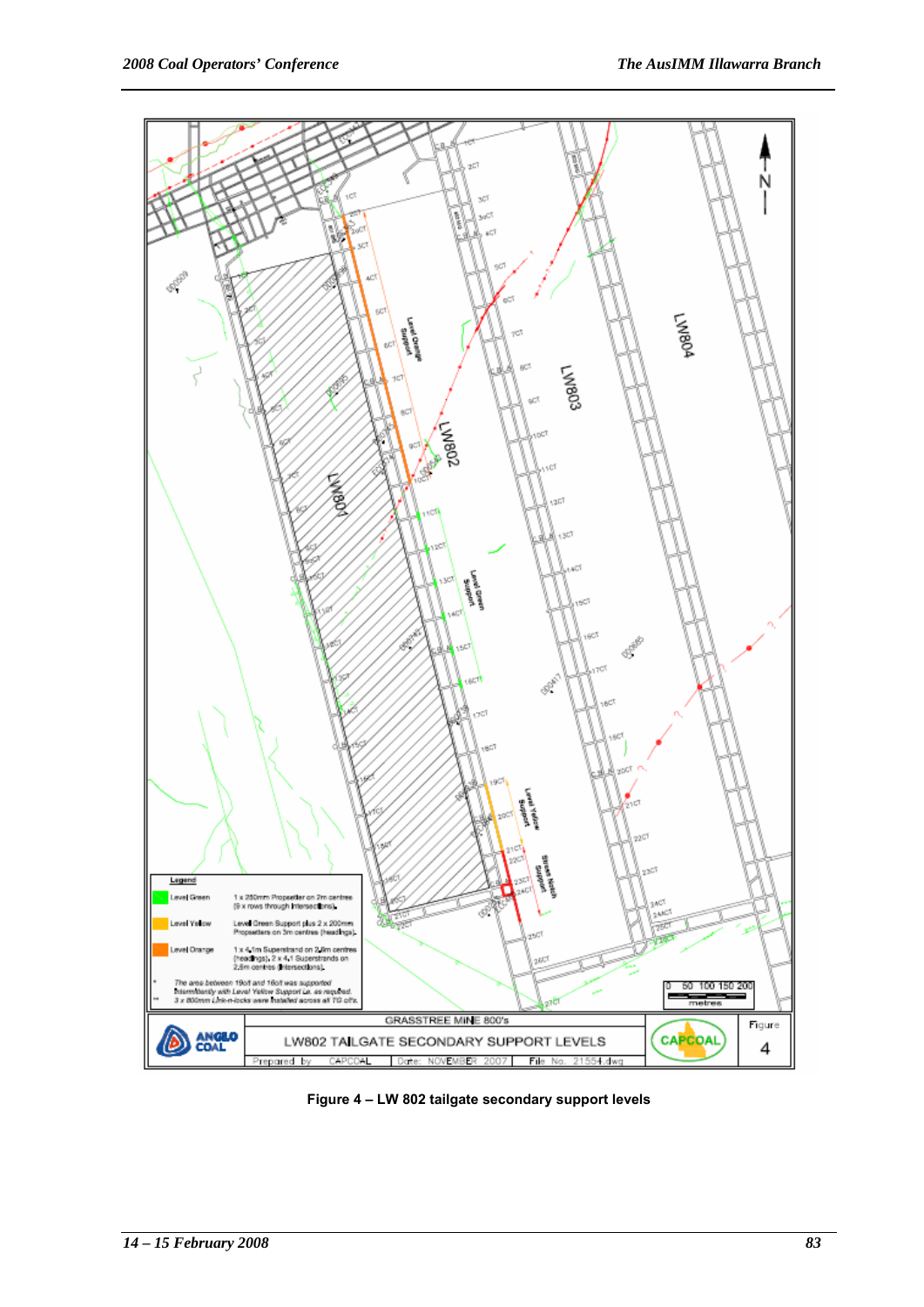The Factor of Safety is essentially a risk based measure of the likelihood of the design being inadequate, acceptable values being related to the likely consequence of the design being inadequate and the associated impacts (business, safety or otherwise).

Whilst it is far less common to do so, there is no obvious technical reason as to why roof stability in mine roadways cannot be evaluated and designed for using a similar concept. The problem has always been in being able to reliably assign magnitudes or quantities to the various components of the equation. However as with the approach taken for coal pillar design (i.e. the use of an empirically derived strength equation rather than one based on first principles), industry or individual mine site experience can potentially be used to "calibrate" various elements of the problem and so allow a site specific Factor of Safety approach to be adopted.

It is noted though that it is still critical to have a "cause and effect" understanding of the impact of the various technical parameters, simply that assigning numerical values can be based in part on mining experience rather than purely from first principles. For the problem of roadway roof stability, the general design equation can be rewritten as:

FOS = load bearing ability (roof strata + roof support)/applied load (5)

In this instance the applied load acts horizontally across the roof and is a product of the *in situ* horizontal stress and concentration thereof as a result of the mining process. Therefore the resolution of equation 5 is across the roof, which necessitates that the load bearing ability roof strata and the load bearing ability roof support is also resolved accordingly.

The authors assess (based on industry research/experience) that for small vertical roof displacements (up to around 50mm and possibly to 100mm), slender beam behaviour or buckling is typically the dominant behavioural mechanism occurring within the immediate coal mine roof measures.

Uncontrolled roof behaviour of this type may then lead to other failure mechanisms occurring and to large scale roof displacements or roof falls. By understanding slender beam behaviour, it allows for the most pragmatic way of evaluating the initial load bearing ability of the strata (Proof) and subsequently determining the lateral resistance offered by the roof support ( $P_{\text{support}}$ ). In terms of the use and application of the analytical model there are three basic components:

- 1. Evaluation of horizontal stress acting across the roof within individual roof units (typically at various key points in the mining process).
- 2. Determination of the material properties (including Modulus, UCS as well "beam" thickness & length) associated with the immediate roof units, which are required both in terms of Point 1 above and in evaluating the load bearing capacity of the strata.
- 3. Utilising a load-balance approach (which incorporates well established load-bearing characteristics of slender beam behaviour and mechanical advantage) a Factor of Safety (FOS) is calculated (refer equation 5). Engineering judgement needs to be applied in selecting a suitable FOS for design purposes this being a riskbased consideration that is always discussed with mine management as part of finalising design outcomes.

It is noted that in the case of design for longwall retreat purposes, the calculated Factor of Safety has the following general definition:

#### *"Factor of Safety against the onset of a process (i.e. stress driven roof deterioration), that if allowed to sufficiently propagate, could lead to a major roof fall".*

It is not a Factor of Safety against a roof fall occurring as (a) the conditions under which a roof fall finally occurs are not well defined and (b) practical mining considerations requires that the roof be maintained as stable as possible during longwall retreat so as to minimise any potential impact on face production. Clearly losses can occur by simply excessive roof convergence trapping equipment or deteriorating visible roof conditions necessitating the installation of additional roof support.

Therefore the consequence of an inadequate design is logically the triggering of the longwall retreat TARP and the installation of additional support. It is not the imminent occurrence of a major roof fall and this always needs to be kept in mind when considering the actual magnitude of an adequate design Factor of Safety.

Based on the analyses it became apparent that in terms of overall satisfactory roof performance, the stability of ROF2 was the critical determinant. It was calculated (and subsequently found) that while ROF2 remained stable the installed level of primary support would adequately reinforce ROF1 with respect to the anticipated stress increase. However, should ROF2 buckle (i.e. become unstable) it was considered highly likely the significant roof softening would occur and that such softening could lead to a major roof fall.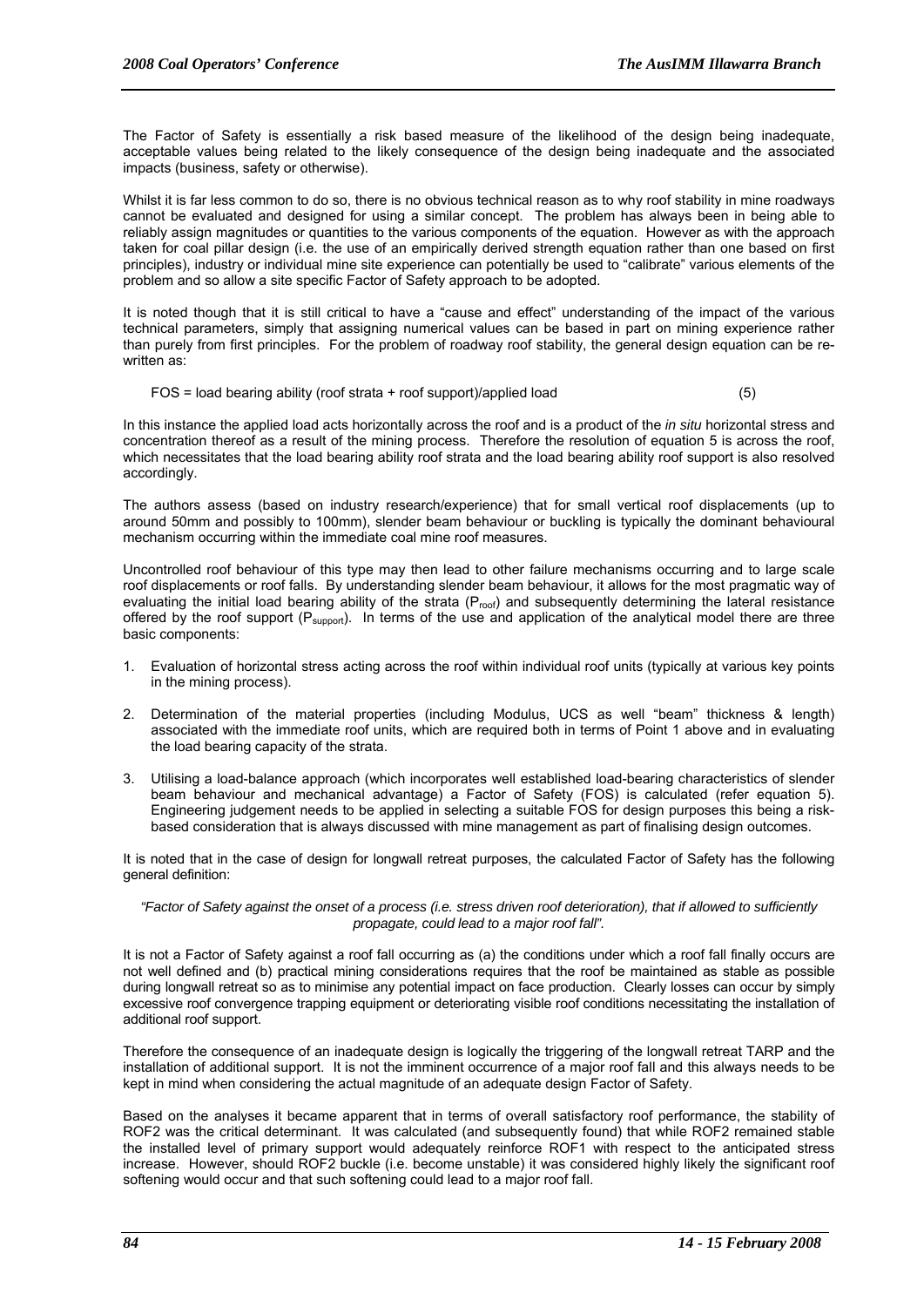Given the critical nature of ROF2 and due to space constraints understandably associated with a technical paper of this type, the following discussion is focused on the analyses associated with ROF2.

Evaluation of Horizontal Stress acting within ROF2

The general equation for the major horizontal stress acting within a rock unit (refer Nemcik et al, 2005) can be written as:

 $\sigma_H = v/(1-v)$ .  $\sigma_V$  + TSF x E (6)

where:

ν = Poisson's Ratio  $v/(1-v) = K_0$ E = Young's Modulus (in GPa)  $\sigma_V$  = vertical stress acting (where  $\sigma_V$  is approximately equal to 0.025 H, MPa) TSF = empirically derived constant (Tectonic Stress Factor)

Therefore by knowing the depth of cover (H) as well as Young's Modulus and Poisson's Ratio of the host material, a credible estimate of the major horizontal stress acting within a specific roof unit can now be made. It is noted that in relation to equation 6 Young's Modulus is quoted in GPa, while the stress outcome is in MPa.

Utilising the down-hole stress measurement data provided by Grasstree and the process of analysis as outlined by Colwell & Frith (2006) a TSF of approximately 0.55 resulted. In conjunction with laboratory testing, the average Young's Modulus and Poisson's Ratio were estimated to be 20.08 GPa and 0.187 respectively and therefore for ROF2 equation 6 can be re-written as:

$$
\sigma_{H} = 5.75 \times 10^{-3} \text{ H} + 11.04 \text{ (MPa)}
$$
 (7)

A representative depth of cover (H) suitable for back-analysis in relation to TG 801 is 240 m, while the depth of cover (H) associated with TG 802 inbye of 22 C/T is approximately 225 m. Therefore at these respective cover depths the *in situ* major horizontal stress acting within ROF2 prior to mining is estimated to be 12.42 MPa (TG 801) and 12.33 MPa (*Super Stress Notch* zone)

In terms of the horizontal stress change in the roof that occurs along a tailgate without an adjacent goaf, it will be assigned based on the research findings of Gale and Matthews (1992) whereby they linked the Stress Concentration Factor (SCF for a single stress notch as a multiple of the *in situ* stress) with the angle between the gateroad driveage direction and that of the major horizontal stress (Figure 5).

As previously discussed the gateroads are orientated at approximately 166° Grid North and therefore in relation to TG 801 and that section of TG 802 inbye of 23 C/T, the major horizontal stress is orientated at an angle ranging from around 025° to 045° (average 34.3°) based on the down-hole stress measurement. Such an orientation would likely result in a concentration of the *in situ* major horizontal stress acting across the roof as a result of longwall retreat. Based on the orientation of the major horizontal stress to the gateroad direction and with reference to Figure 5, a Stress Concentration Factor (SCF) for a single extraction panel of 1.6 up to around 2 could apply.

On the basis that a super-stress notch is essentially two horizontal stress notches coming together, a Stress Concentration Factor of around 4 could be argued as being applicable (i.e. a stress notch of an already notched *in situ* major horizontal stress). However a slightly reduced Stress Concentration Factor of 3.5 will be applied for design purposes, this making some allowance for the presence of the chain pillar between the two goafs and the assumption that this would reduce the overall horizontal stress concentration ahead of the second longwall. It is noted that to the best of the authors' knowledge, no stress monitoring data has ever been collected to fully quantify this issue.

## **Evaluating the Load Bearing Capacity of ROF2 (Proof)**

As previously discussed, roadway roof behaviour and associated instability is primarily based around the uncontrolled buckling of slender horizontal beams under the action of horizontal stress. Early theoretical models for this simply used the concepts of Euler Buckling. However more recent developments by the authors have included other structural concepts that allow a complete range of possible behaviour to be considered according to beam geometry with Euler Buckling representing a relatively small proportion of the full range.

Behaviour outside the Euler range can be defined by a number of different structural concepts. For the purpose of this model use will be made of what is termed as the Johnson formula (see

http://physics.uwstout.edu/statstr/statics/ or Beer, Johnston and DeWolf (2006) for more general information on this topic). Utilising these concepts of beam behaviour under axial load in conjunction with the roof's material & physical properties an estimate of its load bearing ability  $(P_{\text{root}})$  can be deduced.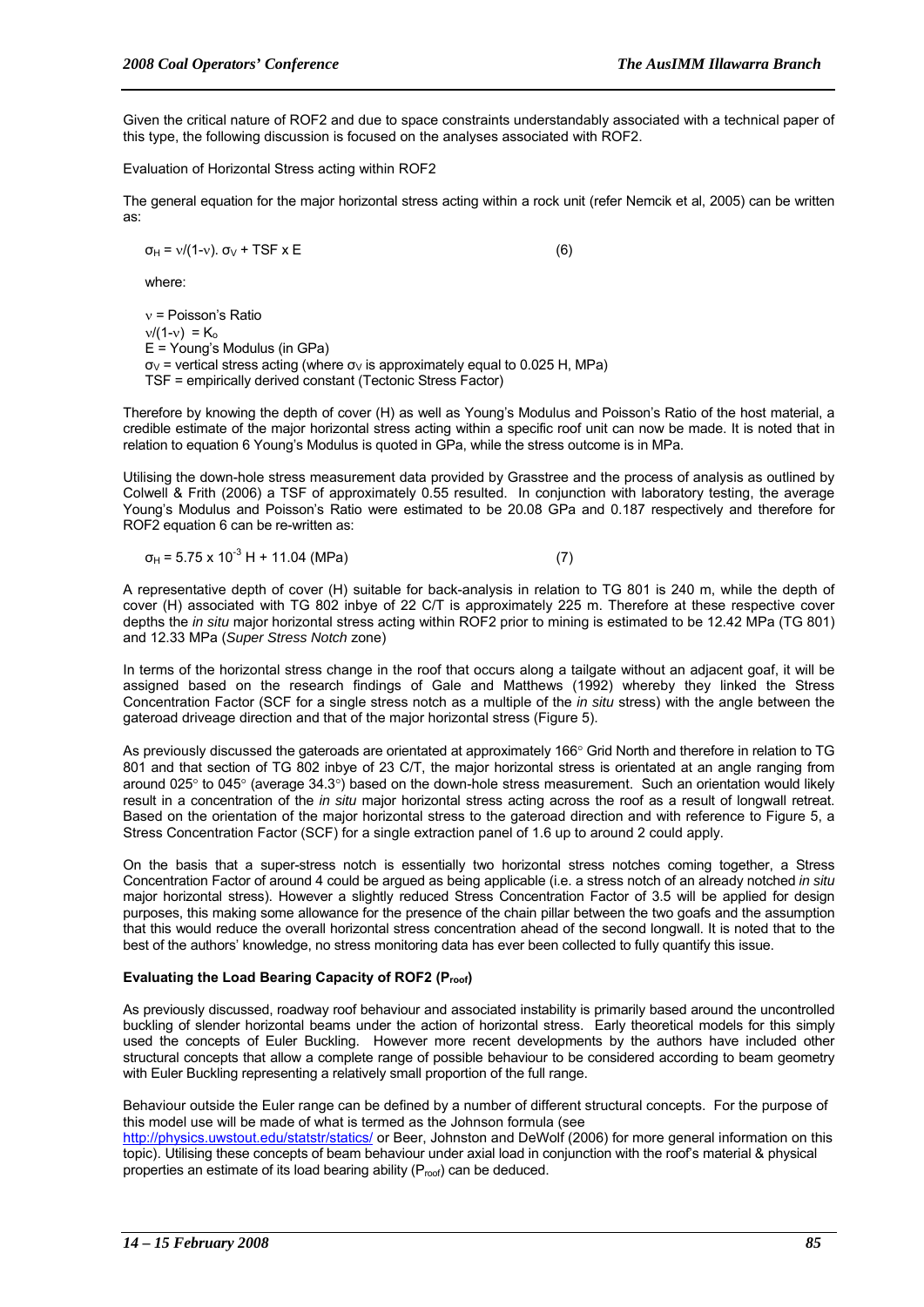

**Figure 5 - Relationship between horizontal SCF and angle of gateroad to stress direction (after Gale and Matthews 1992)** 

In terms of buckling; beams (or columns) have typically been divided into three general types:

- (i) Short Beams
- (ii) Intermediate Beams, and

(iii) Long Beams.

A short beam will not fail due to buckling, as the ratio of the beam length to the effective cross sectional area is too small. Rather a short, 'thick' beam, axially loaded, will fail in simple compressive failure; that is when the load/area of the beam exceeds the allowable stress. The critical or allowable stress associated with long beams/columns is governed by equation 8 (Euler Formula).

$$
\sigma_{\text{crit}} = \pi^2 \mathbb{E} \left[ 12 \left( L_{\text{eff}} / \text{d} \right)^2 \right] \tag{8}
$$

Where E is Young's Modulus,  $L_{\text{eff}}$  is the effective beam length and d is beam thickness.

The above formula only applies while the material is in the elastic region and therefore the maximum allowable stress is limited by the yield strength ( $\sigma_{\rm V}$ ) of the material, it being taken to be 70% of the UCS herein.

There are a number of semi-empirical formulas for buckling in beams/columns in the intermediate length (and short) range. One of these is the J.B. Johnson Formula. The J.B. Johnson formula is the equation of a parabola with the following characteristics. For a graph of stress versus slenderness ratio, the parabola has its vertex at the value of the yield stress on the y-axis. Additionally, the parabola is tangent to the Euler curve at a value of the slenderness ratio, such that the corresponding stress is one-half of the yield stress. For further information refer http://physics.uwstout.edu/StatStr/statics/Columns/cols62.htm.

The Johnson equation for the allowable stress is as follows:

 $σ_{\text{crit}} = [1 - (L_{\text{eff}}/f)^2/(2 C^2)] σ_y$  (9)

Where ŕ is beam's Radius of Gyration and C is the beam's Critical Slenderness Ratio

*f* = I/A and C = (2  $\pi^2$  E/σ<sub>y</sub>)<sup>0.5</sup>

Where I is the beam's moment of inertia and equals bd<sup>3</sup>/12 and A is the cross-sectional area of the beam (i.e. A = bd). *Note for plane strain analysis the beam width, b, equals 1 m.*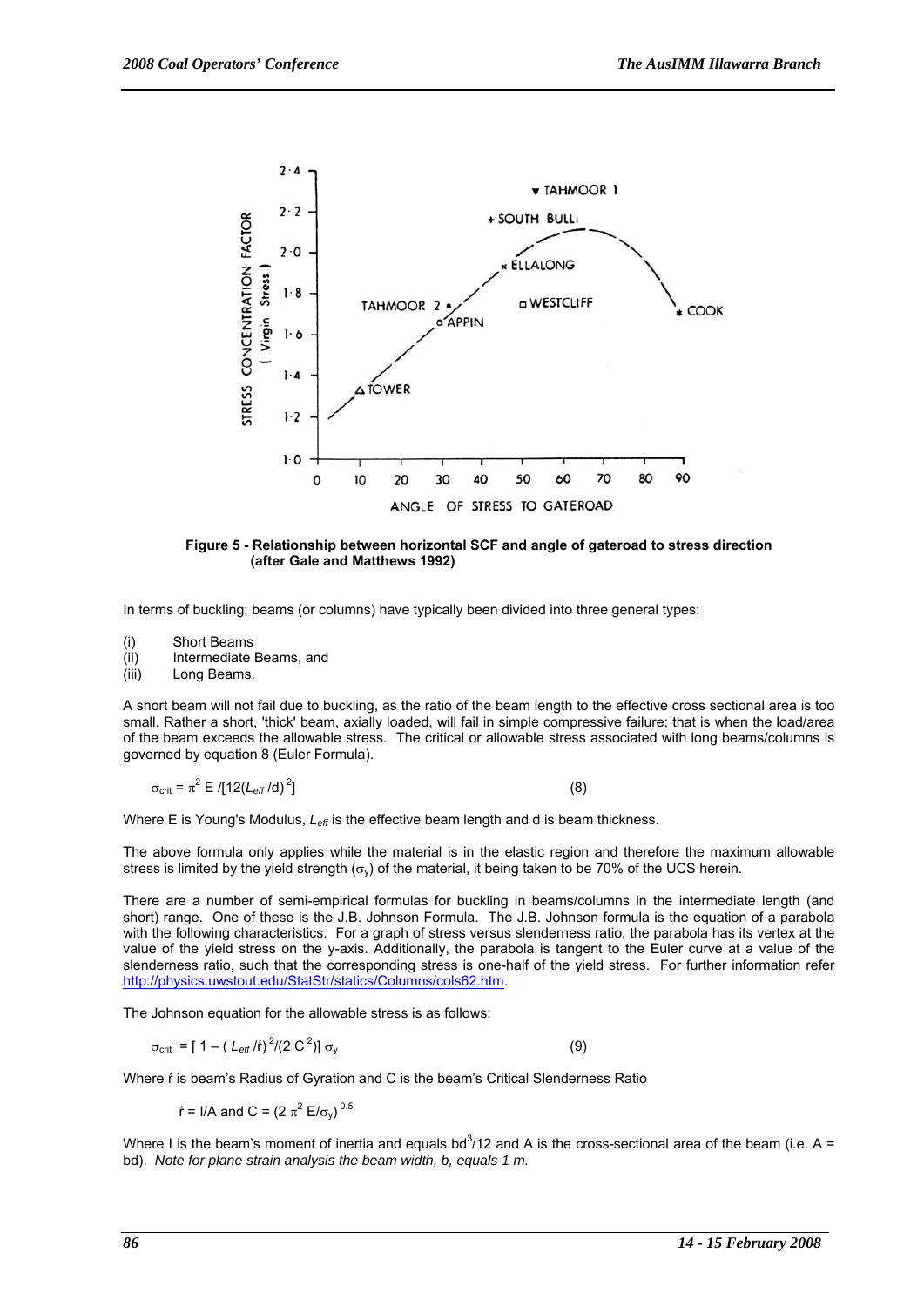Essentially when the beam's Slenderness Ratio (*Leff* /ŕ) is greater than the beam's Critical Slenderness Ratio (C) then equation 8 is used to calculate the beam's load bearing capacity and when the beam's Slenderness Ratio less than C then equation 9 is invoked.

Therefore in undertaking these analyses with respect to ROF2 the information required is Modulus (E) and  $\sigma_v$ (where  $\sigma_v$  = 0.7 x UCS) of the rock unit and the beam's effective length ( $L_{\text{eff}}$ ) and thickness (d). As previously discussed for ROF2, its Modulus (E) is taken to be 20.08 GPa while a realistic minimum value for the UCS is 80 MPa and therefore its yield strength  $(\sigma_v)$  is taken to be 56 MPa.

In terms of the individual beams that will form within ROF2; firstly it is assumed the end fixing condition is pinned and therefore *L<sub>eff</sub>* equals the roadway width of 5.2 m and secondly the beam thickness is equal to the fracture spacing as previously discussed under the CMRR section of this paper.

Therefore based on the above for an ROF2 beam thickness of 349 mm (i.e. average fracture spacing) the Slenderness Ratio equates to 51.6 while C equals 84.1 and therefore the load bearing capacity equals 45.5 MPa. Consistent with the CMRR calculations an estimate of the load bearing capacity was also made for a beam thickness of 261 mm (mean less one standard deviation) and based on this beam geometry a load bearing capacity of 37.2 MPa is returned.

It is understood that during the extraction of LW 801, TG 801 exhibited adequate roof serviceability with few stability concerns (except in proximity to significant geological structures) without the use of any secondary roof support. In relation to the ROF2 unit, the horizontal stress acting at the tailgate corner with the longwall face is taken to be a maximum of 24.86 MPa (i.e. 2 x 12.43). When this is compared to the allowable stress range within this unit at 5.2 m width of approximately 37.2 MPa to 45.5 MPa, a Factor of Safety (in terms of stability) at the TG corner of 1.50 to 1.83 is calculated. This outcome is judged to be consistent with the satisfactory extraction experience in TG 801.

The horizontal stress assumed to be acting in the ROF2 unit in the *Super Stress Notch* zone is some 43.2 MPa (i.e. 3.5 x 12.35 MPa). As previously indicated the allowable stress range for the ROF2 is approximately 37.2 MPa to 45.5 MPa, giving an overall Factor of Safety range without secondary support of 0.86 to 1.05. This was judged to be inadequate given that the load bearing capacity offered by the primary roof support is critically dependent on the bolt or tendon anchoring above the height of softening (i.e. anchoring within a stable ROF2).

Achieving an overall Factor of Safety in the range of 1.50 to 1.83 (as found for ROF2 from the back-analysis of TG 801) required an additional ≈30 MPa of load-bearing capacity to be offered by longer tendon support. Utilising the concept of Mechanical Advantage inherent in a buckling beam (refer Frith, 2000), it was calculated that this could be achieved by installing 3 x 6.1 m High Strength Tendons/Cables at 1.6 m spacing with an applied pre-load of 30 t. The three tendon pattern was one of equal spacing across the roof at 1.3 m, 2.6 m and 3.9 m in from either rib side and it was recommended that they be post-grouted.

The above design option (for the *Super Stress Notch* zone) was provided to Grasstree on the basis of a "cribless tailgate: i.e. such that standing secondary support should not be required and therefore trigger levels should not be exceeded. However (as requested by the mine) several secondary roof support strategies (utilising various hardware including tendon & standing support) were considered. These various strategies included both the incorporation of standing support as well as the exclusion of such roof support (i.e. "cribless tailgate").

Various options were presented to Grasstree, which were then carefully considered as part of the colliery's risk assessment process prior to finalising the secondary roof support strategy to be implemented. In considering these various options and recommendations as a part of the minesite risk assessment process the colliery decided on the support levels delineated in Figure 6.

With respect to the zone where the highest concentration of the *in situ* horizontal stress was expected (i.e. from approximately 50 m outbye of 23 C/T to 50m inbye of 24 C/T) it was decided by the colliery to install  $2 \times 6.1$  m Bowen Cables at 2 m spacing, which were tensioned to 25 t and subsequently post-grouted. Standing support was also installed which incorporated  $1 \times 1 \text{m}^2$  Link-n-Lock at 3.5 m centres.

Figure 7 is a cross-sectional view of the primary and secondary roof support installed within the designated *Super Stress Notch* zone. However it should be noted that in relation to 23 C/T and 24 C/T, 2 x 4.1 m Superstrands at 2 m spacing with an applied pre-load of 25 t had previously been installed.

The standing support was biased toward the blockside ribline so as to create unequal roof and floor spans. The purpose being; that if any buckling of the roof or floor occurs it is more likely to occur on the pillar side as compared to the blockside thereby protecting the tailgate corner of the longwall face.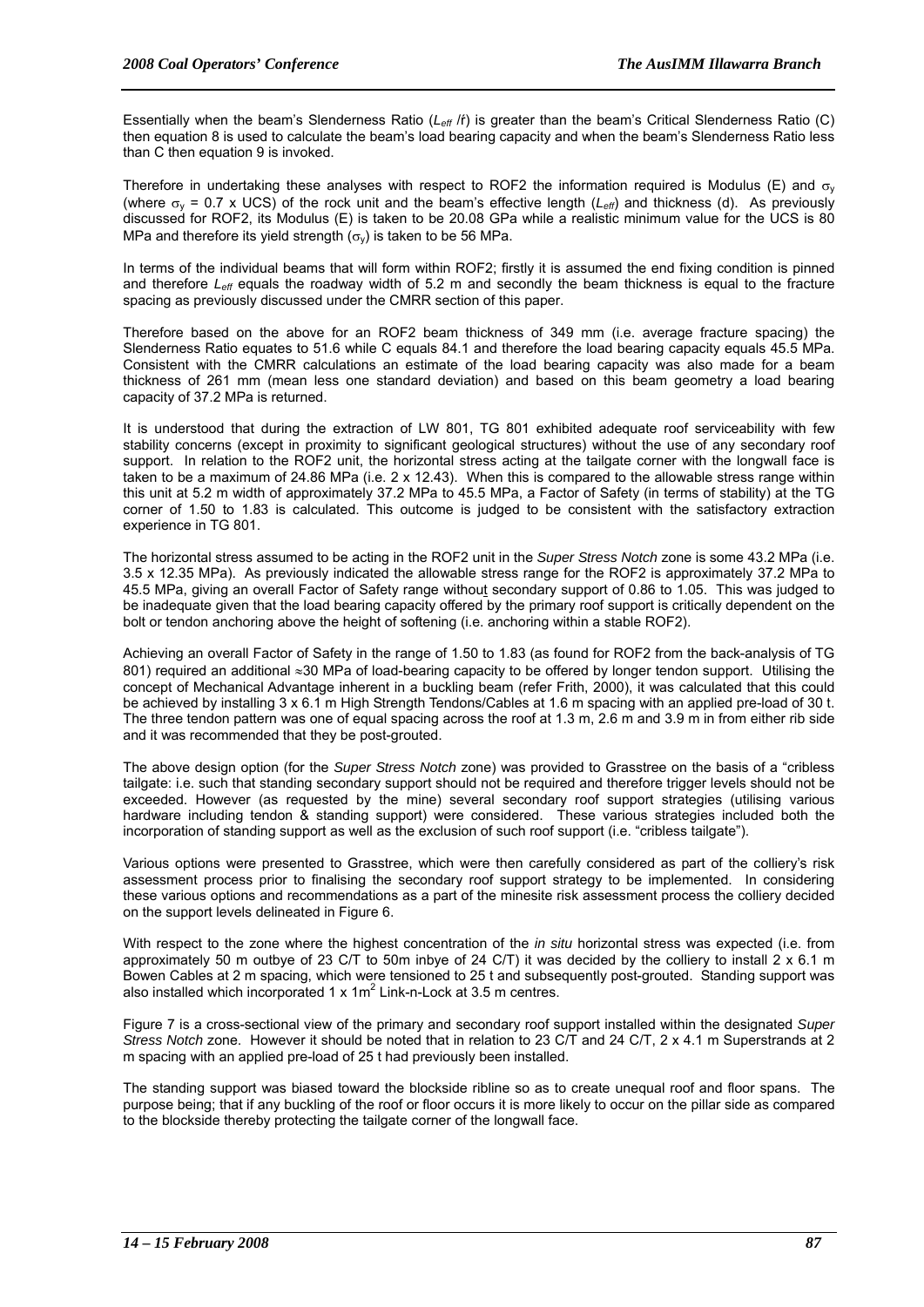The secondary tendon support utilised by the colliery within this zone provided approximately 13 MPa of additional load-bearing capacity resulting in an overall Factor of Safety range of 1.16 to 1.35 with respect to ROF2 stability. The standing support is a passive rather active support and there to "catch" the roof should it buckle and displace to level where a roof fall may occur (if the standing support had not been installed). Therefore it does not actively prevent ROF2 from buckling and as such is not included in the FOS calculation.

## **RESULTANT TG 802 ROOF BEHAVIOUR**

The roof behaviour associated with *Super Stress Notch* zone is typified by the Tell Tale data presented in Figure 8. This level of roof movement is considered high by the colliery as evidenced by the colliery trigger levels (also displayed on Figure 8), which are fairly typical by Australian standards as a part of a colliery's Strata Management Plan. Furthermore it is highly likely that this level of roof movement would have led to roof falls (possibly stopping longwall production) had standing support not also been installed

In this area the thickness of ROF1 is approximately 0.6 m (Figure 3) and therefore roof softening (i.e. delamination) has occurred for a considerable distance into the ROF2, certainly beyond the primary bolted interval of 1.8 m. As previously indicated, once ROF2 becomes unstable the additional load bearing capacity offered by the primary support to ROF1 would be significantly reduced and in this instance it is highly likely that significant roof softening and displacement of ROF1 would occur. The total roof displacement shown in Figure 8 is indicative of such behaviour.

In deference to the *Super Stress Notch* zone, the level of roof movement (i.e. centreline deflection) associated with TG 802 outbye of 22 C/T was generally less than 25 mm.



**Figure 6 –LW802 stress notch support levels**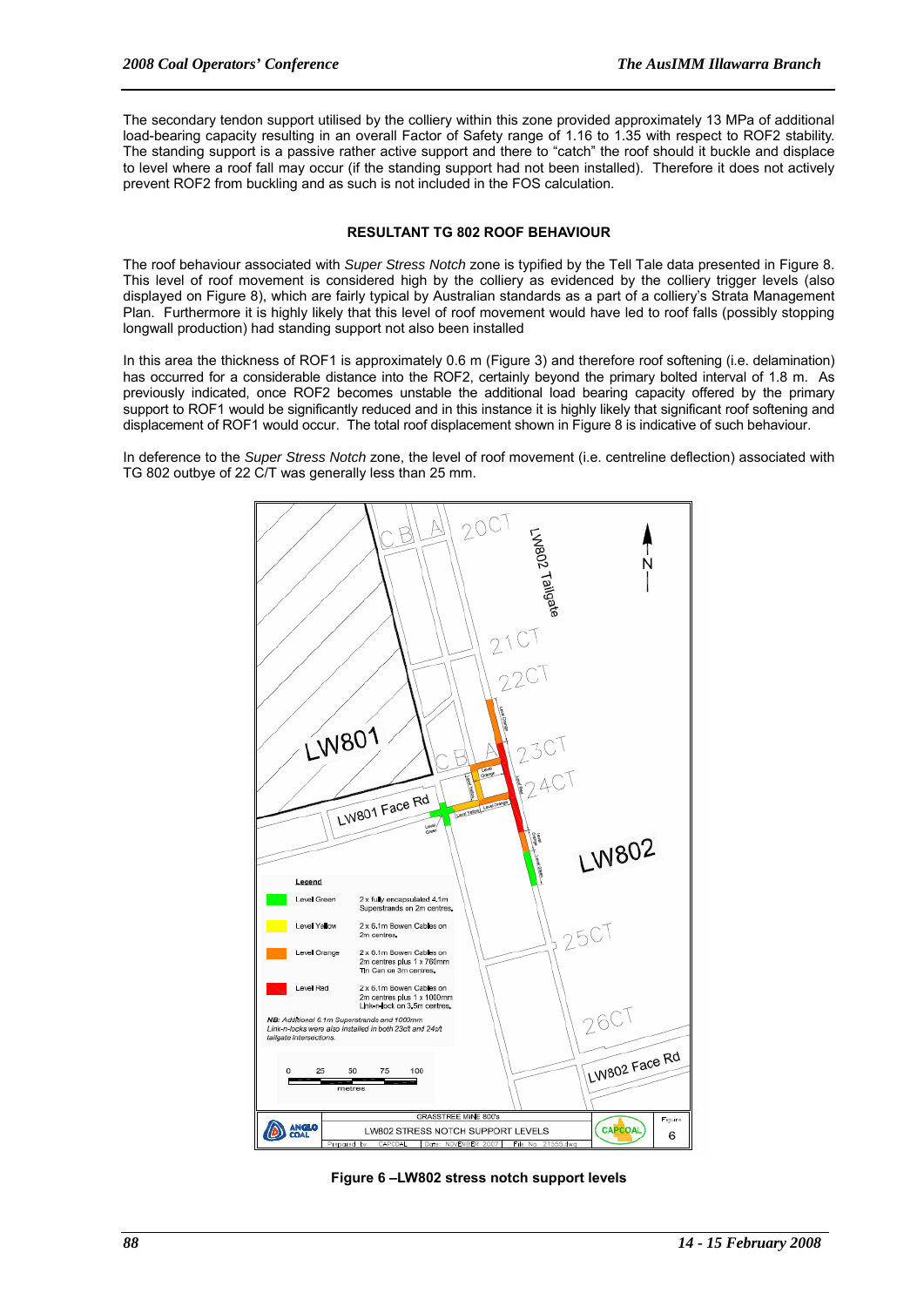

**Figure 7 - Roof support installed within the super stress notch zone**



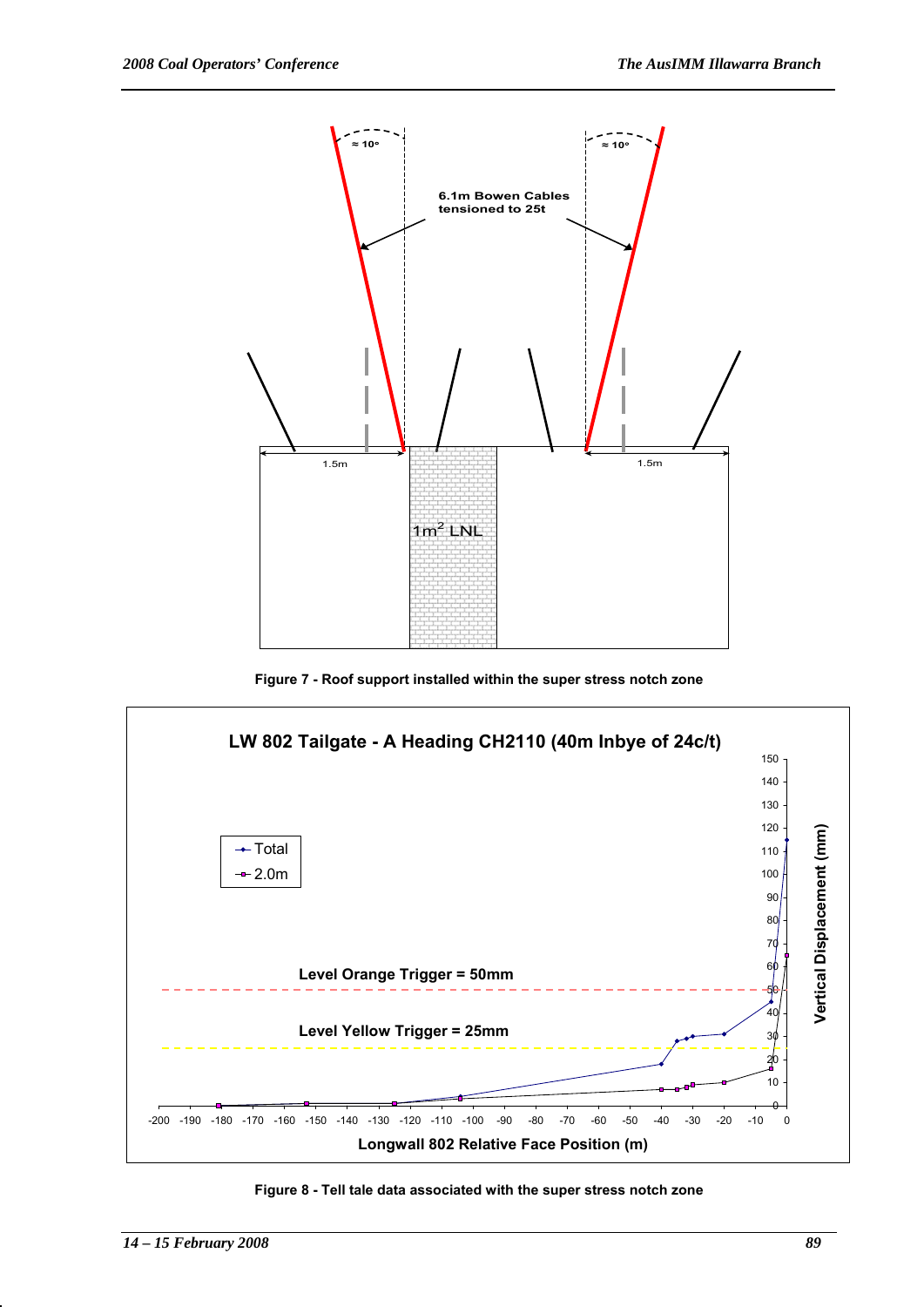#### **CONCLUSIONS**

The slender beam behaviour/buckling model accurately predicted the behaviour of roof unit ROF2 under super stress notch conditions when there was insufficient active reinforcement to resist the increase in horizontal stress. There are few other ground behaviour models (if any) without significant calibration that would predict such behaviour associated with 80 MPa to 100 MPa sandstone.

Although the secondary tendon support pattern (employed within the *Super Stress Notch* zone) of 2 x 6.1 m Bowen Cables every 2 m resulted in an FOS > 1, significant roof softening and displacement occurred and it is highly likely that roof falls (probably stopping longwall production) would have resulted had standing support not also been installed. It demonstrates that at this stage the resultant FOS needs to be used in a site specific comparative rather than absolute manner, which is typical in geotechnical engineering due to the various uncertainties faced.

The authors' were advised that (for a number of reasons) the colliery was not in a position to use the preferred secondary tendon support strategy of 3 x 6.1 m High Strength Tendons/Cables at 1.6 m spacing with an applied pre-load of 30t and planned to use the Bowen cables at the reduced density. However it should be noted that the standing secondary levels were not selected on an *ad hoc* basis and were actually designed utilising the ALTS approach whereby a trade-off between tendon and standing support (within limits) can be assessed in terms of a serviceable tailgate.

Overall the support strategy employed along the full length of TG 802 was successful in terms of preventing any production stopping falls and providing a serviceable tailgate for all other operational considerations without being unnecessarily conservative. The process of site characterisation, back-analysis, design, risk assessment, implementation and monitoring resulted in what would be considered a *mining success.* However what is a *mining success*?

The level of roof movement associated with the *Super Stress Notch* zone strongly suggests that this section of the tailgate was at a moderate risk with respect to a production stopping fall. Given that the analytical model or approach at this stage attempts to balance loads and therefore results in a design for little or no movement (i.e. similar to a slope stability assessment) a challenging question to ask and hopefully resolve is, *"what is an acceptable mining FOS as opposed to a civil engineering FOS"* (i.e. a colliery roadway as opposed to a highway tunnel).

Case studies such as that from Grasstree demonstrate what can be achieved in geotechnical design using established methods of structural analysis in combination with the diligent collection and use of fundamental geotechnical data. As well as being effective, such methods are transparent in their content and are therefore amenable to audit by third parties, both of which should be mandatory design requirements.

Currently the Analytical Model is being effectively utilised as a consulting tool and when used in this manner is essentially calibrated on a site by site basis. This in fact is typical of how many (if not most) analytical and numerical models are utilised by experienced geotechnical engineers. While the authors' consider the model has proven itself (on numerous occasions) when utilised in this manner, it is a significant challenge to formulate a process by which the Analytical Model can be effectively utilised industry wide by minesite Strata Control/Geotechnical Engineers. This is a primary goal of a current industry sponsored project.

#### **REFERENCES**

Beer, F.P, Johnston, E.R & DeWolf, J.T. 2006. Mechanics of Materials. McGraw Hill, 4th Edition in SI Units.

- Bieniawski, Z.T. 1992. A Method revisited: coal pillar strength formula based on field investigations. Proceedings of the Workshop on Coal Pillar Mechanics and Design, USBM IC 9315, Santa Fe, NM, pp.78-93.
- Colwell, M.G., Hill, D.J., & Frith, R.C. 2003. ALTS II A Longwall gateroad design methodology for Australian Collieries. Proceedings of the 1st Australasian Ground Control in Mining Conference: Ground Control in Mining: Technology & Practice: Sydney 10 – 13 November 2003, pp 123-135
- Deere, D.U. & Miller, R.P. 1966. Engineering classification and index properties for intact rock. Technical Report No. AFWL-TR-65-116, Air Force Weapons Laboratory, Dec.
- Frith, R. 2000. The Use of Cribless Tailgates in Longwall Extraction. Proceedings of the 19th International Conference on Ground Control in Mining. Morgantown, West Virginia.
- Frith, R. and Colwell, M. 2006. Why UCS and E are potentially poor indicators of roadway roof stability Except in the Tailgate. Proceedings of the 25th International Conference on Ground Control in Mining. Morgantown, West Virginia.
- Gale, W.G and Matthews, S.M. 1992. Stress Control methods for optimised development and extraction operations. Final project report, NERDDC Project C1301.
- Galvin, J.M., Hebblewhite, B.K. & Salamon, M.D.G. 1999. University of New South Wales coal pillar strength determinations for Australian and South African mining conditions. Proceedings of the Second International Workshop on Coal Pillar Mechanics and Design. NIOSH Information Circular 9448, pp 63-71.

Mark, C., Chase, F.E. & Molinda, G.M. 1994. Design of longwall gate entry systems using roof classification.